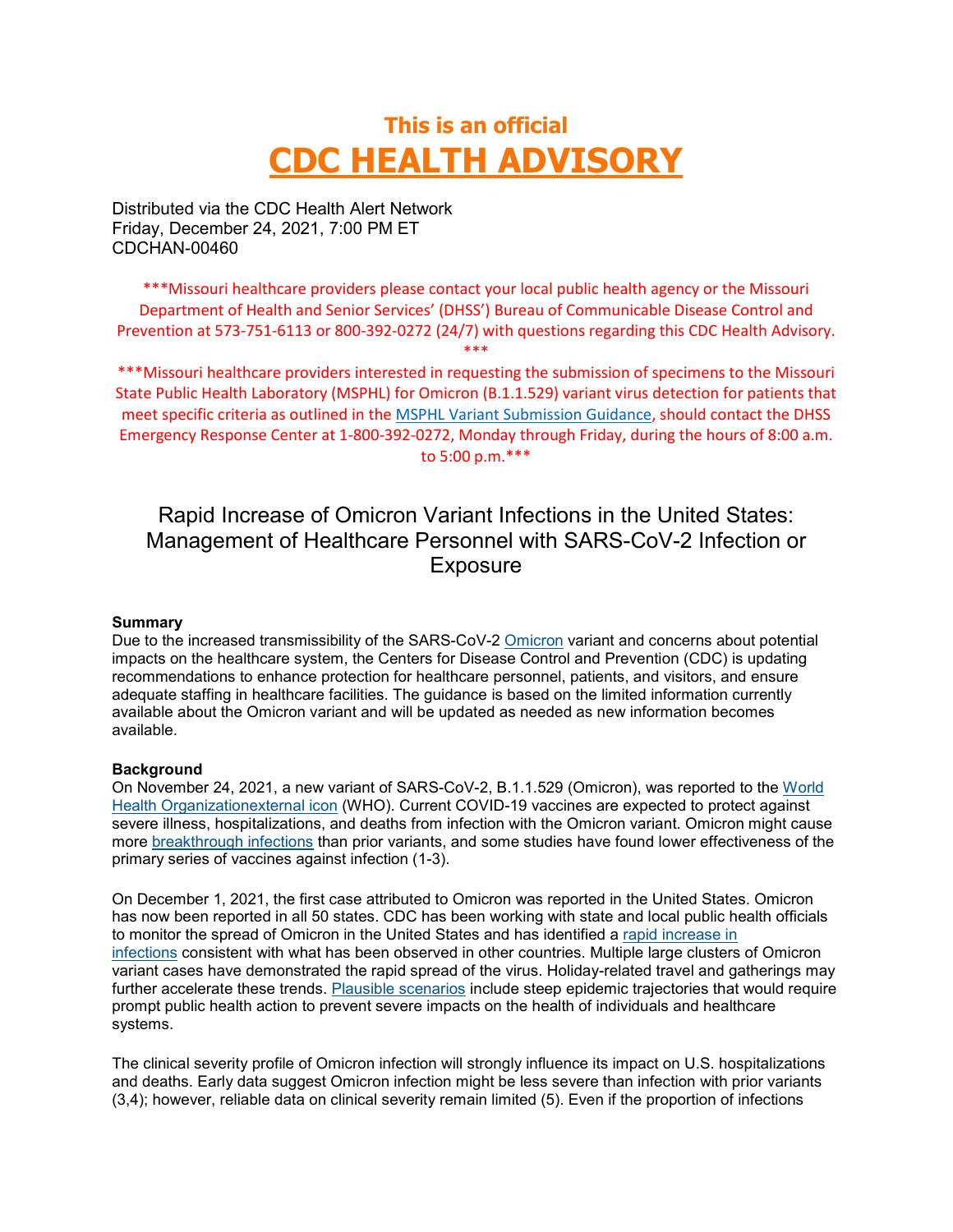associated with severe outcomes is lower than with previous variants, a rapid, large increase in the number of infections could still result in many people with severe outcomes requiring medical care and hospitalization in a short period. Demand for ambulatory care, supportive care for treatment of mild cases, and staffing shortages resulting from work restriction of healthcare personnel with SARS-CoV-2 infection or with higher-risk exposures could also stress the healthcare system.

#### **Maintaining appropriate staffing in healthcare facilities is essential to providing a safe work**

**environment for healthcare personnel and safe patient care.** CDC's mitigation strategies offer a continuum of options for addressing healthcare staffing shortages and are meant to be implemented sequentially. These [strategies](https://www.cdc.gov/coronavirus/2019-ncov/hcp/mitigating-staff-shortages.html) were updated on December 23, 2021. If conventional strategies cannot be sustained during a surge in cases, facilities may consider implementing contingency strategies, then crisis strategies, in an incremental manner. Facilities are best positioned to evaluate their own needs as to whether conventional, contingency, or crisis strategies are most appropriate at a given time.

#### **Consider options to address a healthcare surge by shortening the duration of work restrictions.**

When staffing shortages are anticipated, healthcare facilities and employers should plan and prepare to address these shortages in collaboration with staff leadership, human resources, and occupational health services. This can include adjusting staff schedules, hiring additional healthcare personnel, and rotating personnel to positions that support patient care activities. It can also include modifications in practices for work restrictions of healthcare personnel who have had higher-risk exposures to SARS-CoV-2 or who have been infected with SARS-CoV-2, as described below. Conventional, contingency, and crisis strategies to mitigate staffing shortages are described in [CDC guidance](https://www.cdc.gov/coronavirus/2019-ncov/hcp/mitigating-staff-shortages.html) and are intended to allow flexibility to maintain adequate staffing for safe and effective patient care while minimizing the risk of SARS-CoV-2 transmission in healthcare facilities. Protecting the health and safety of healthcare personnel remains critical and includes ensuring the recommended personal protective equipment (PPE) is available and that healthcare personnel are trained to use it properly.

# *Healthcare personnel with [higher-risk exposure](https://www.cdc.gov/coronavirus/2019-ncov/hcp/guidance-risk-assesment-hcp.html)*

- *[Personnel who have received all COVID-19 vaccine and booster doses as recommended by](https://www.cdc.gov/vaccines/covid-19/clinical-considerations/covid-19-vaccines-us.html?CDC_AA_refVal=https%3A%2F%2Fwww.cdc.gov%2Fvaccines%2Fcovid-19%2Finfo-by-product%2Fclinical-considerations.html)  [CDC.](https://www.cdc.gov/vaccines/covid-19/clinical-considerations/covid-19-vaccines-us.html?CDC_AA_refVal=https%3A%2F%2Fwww.cdc.gov%2Fvaccines%2Fcovid-19%2Finfo-by-product%2Fclinical-considerations.html)* Under conventional strategies, asymptomatic healthcare personnel who have received all COVID-19 vaccine and booster doses as recommended by CDC do not need to be restricted from work if they have had a higher-risk exposure but do not have symptoms. They should follow all [recommended infection prevention and control practices](https://www.cdc.gov/coronavirus/2019-ncov/hcp/infection-control-recommendations.html) and isolate immediately if they develop symptoms. Under [conventional strategies,](https://www.cdc.gov/coronavirus/2019-ncov/hcp/mitigating-staff-shortages.html) such personnel should be tested for SARS-CoV-2, per CDC guidance. Under [contingency or crisis strategies,](https://www.cdc.gov/coronavirus/2019-ncov/hcp/mitigating-staff-shortages.html) testing is not required, and the duration of quarantine may be shortened.
- *[Personnel who have not received all COVID-19 vaccine and booster doses as recommended by](https://www.cdc.gov/vaccines/covid-19/clinical-considerations/covid-19-vaccines-us.html?CDC_AA_refVal=https%3A%2F%2Fwww.cdc.gov%2Fvaccines%2Fcovid-19%2Finfo-by-product%2Fclinical-considerations.html)  [CDC.](https://www.cdc.gov/vaccines/covid-19/clinical-considerations/covid-19-vaccines-us.html?CDC_AA_refVal=https%3A%2F%2Fwww.cdc.gov%2Fvaccines%2Fcovid-19%2Finfo-by-product%2Fclinical-considerations.html)* Under conventional conditions, asymptomatic healthcare personnel who have not received all COVID-19 vaccine and booster doses as recommended by CDC, and who have had a higherrisk exposure to SARS-CoV-2, can return to the workplace after day ten without testing, or facilities can limit the duration of work restriction under certain circumstances as outlined in [CDC](https://www.cdc.gov/coronavirus/2019-ncov/hcp/mitigating-staff-shortages.html)  [guidance.](https://www.cdc.gov/coronavirus/2019-ncov/hcp/mitigating-staff-shortages.html) Under [contingency conditions](https://www.cdc.gov/coronavirus/2019-ncov/hcp/mitigating-staff-shortages.html) such personnel can continue to work using a "test-tostay" strategy under certain circumstances. Under [crisis conditions,](https://www.cdc.gov/coronavirus/2019-ncov/hcp/mitigating-staff-shortages.html) such personnel can continue to work without testing as long as they remain asymptomatic.
- Healthcare personnel who are exposed should use well-fitting respiratory source control all times while in the facility and follow all conventional, contingency, and crisis strategies and follow all [recommended infection prevention and control practices.](https://www.cdc.gov/coronavirus/2019-ncov/hcp/infection-control-recommendations.html)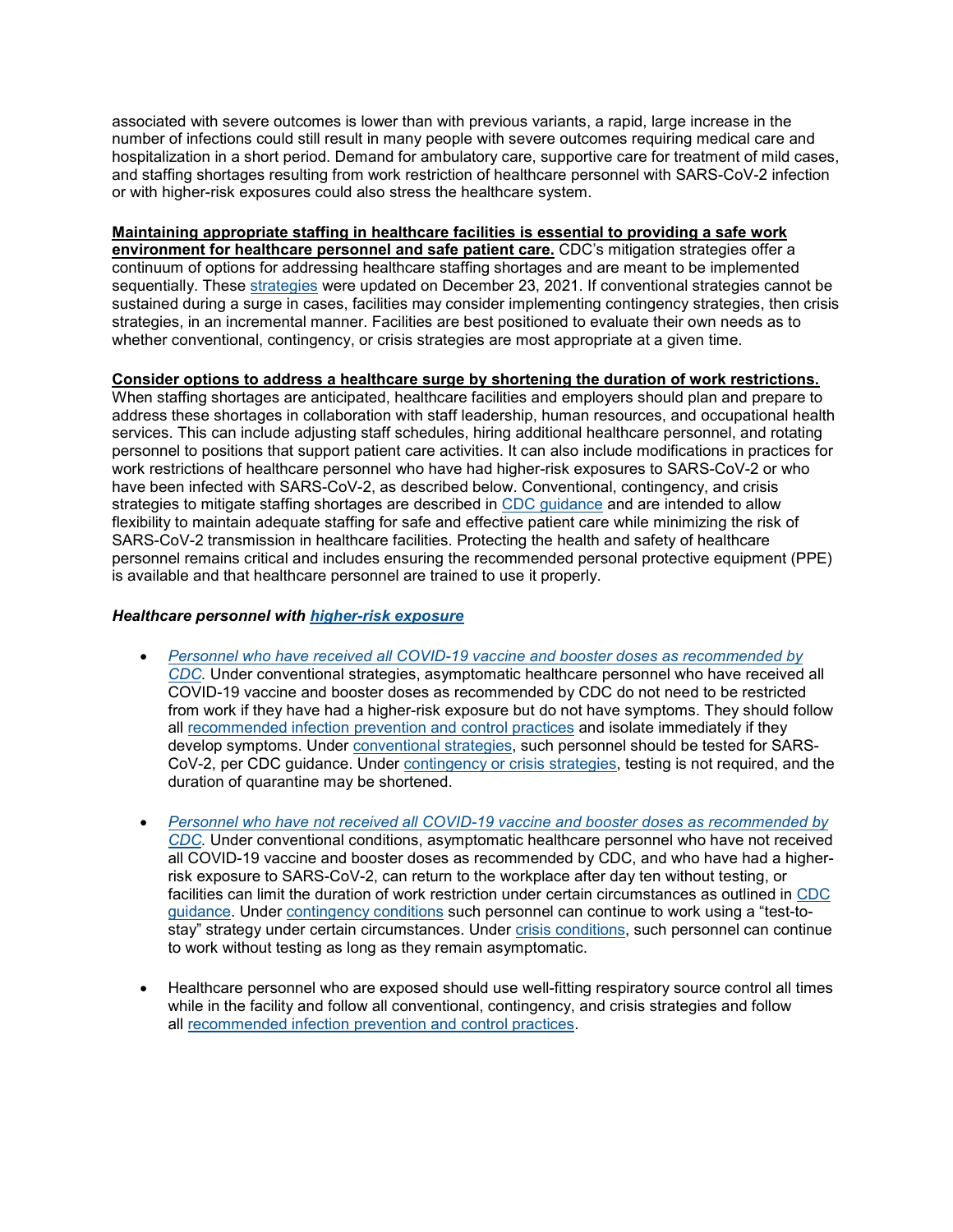# *Healthcare personnel with SARS-CoV-2 infection*

Under conventional conditions, healthcare facilities can allow asymptomatic healthcare personnel with SARS-CoV-2 infection, regardless of vaccination status, to return to work after seven days and a negative test in accordance with [CDC guidance.](https://www.cdc.gov/coronavirus/2019-ncov/hcp/mitigating-staff-shortages.html) For healthcare personnel who were symptomatic, fever should have resolved without medications, as detailed in [Return to Work Criteria.](https://www.cdc.gov/coronavirus/2019-ncov/hcp/guidance-risk-assesment-hcp.html) Under [contingency](https://www.cdc.gov/coronavirus/2019-ncov/hcp/mitigating-staff-shortages.html)  [conditions,](https://www.cdc.gov/coronavirus/2019-ncov/hcp/mitigating-staff-shortages.html) healthcare personnel with SARS-CoV-2 infection can return to work at five days, if asymptomatic, with facilities having the option to include a negative viral test in the criteria to return to work. Under [crisis conditions,](https://www.cdc.gov/coronavirus/2019-ncov/hcp/mitigating-staff-shortages.html) such personnel can remain at work or can return to work at less than five days, if asymptomatic or mildly symptomatic, as a last resort, without testing. These healthcare personnel should wear a [respirator](https://www.cdc.gov/niosh/npptl/topics/respirators/disp_part/respsource.html) or well-fitting facemask even when they are in non-patient care areas. Facilities should consider [assigning these healthcare personnel to duties that do](https://www.cdc.gov/coronavirus/2019-ncov/hcp/mitigating-staff-shortages.html) not include care of [immunocompromised patients.](https://www.cdc.gov/coronavirus/2019-ncov/hcp/mitigating-staff-shortages.html)

# **Conventional work restrictions for healthcare personnel should not be shortened under certain**

**circumstances.** This includes healthcare personnel who are [moderately to severely](https://www.cdc.gov/vaccines/covid-19/clinical-considerations/covid-19-vaccines-us.html?CDC_AA_refVal=https%3A%2F%2Fwww.cdc.gov%2Fvaccines%2Fcovid-19%2Finfo-by-product%2Fclinical-considerations.html#considerations-covid19-vax-immunocopromised)  [immunocompromised.](https://www.cdc.gov/vaccines/covid-19/clinical-considerations/covid-19-vaccines-us.html?CDC_AA_refVal=https%3A%2F%2Fwww.cdc.gov%2Fvaccines%2Fcovid-19%2Finfo-by-product%2Fclinical-considerations.html#considerations-covid19-vax-immunocopromised) Also, in the event of ongoing transmission within a facility that is not controlled with initial interventions, strong consideration should be given to using more stringent work restriction for healthcare personnel with [higher-risk exposures.](https://www.cdc.gov/coronavirus/2019-ncov/hcp/guidance-risk-assesment-hcp.html) There might be other circumstances for which a jurisdiction's public health authority recommends these and additional precautions for directing healthcare personnel to follow work restrictions.

#### **Recommendations for Healthcare Personnel**

- Get all doses of COVID-19 vaccines, including additional and booster doses as recommended by CDC as well as influenza vaccine to protect yourself, your family, and your patients.
- Increase patient outreach efforts to recommend, encourage, and offer COVID-19 vaccination and boosters.
- Recommend that all healthcare personnel who are immunocompromised continue to practice all [prevention measures](https://www.cdc.gov/coronavirus/2019-ncov/hcp/infection-control-recommendations.html) to protect themselves against COVID-19 even if they have received all COVID-19 vaccines, additional and booster doses as recommended by CDC.
- When spending time in community settings, take all recommended steps to [protect yourself and](https://www.cdc.gov/coronavirus/2019-ncov/prevent-getting-sick/prevention.html)  [others](https://www.cdc.gov/coronavirus/2019-ncov/prevent-getting-sick/prevention.html) from SARS-CoV-2 infection to decrease the risk of introducing new transmission into the healthcare setting.

#### **Recommendations for Healthcare Facilities and Systems and Nursing Homes**

- Implement new [CDC guidance for contingency and crisis conditions](https://www.cdc.gov/coronavirus/2019-ncov/hcp/mitigating-staff-shortages.html) to shorten duration of work restrictions for healthcare personnel with SARS-CoV-2 infection and those who had a higher-risk exposure to SARS-CoV-2, when needed to alleviate healthcare staffing shortages and maintain a safe environment for patients, visitors, and healthcare personnel.
- Recommend and offer COVID-19 vaccine and boosters to your staff and employees and establish policies to encourage uptake such as time off to get COVID-19 vaccinations and boosters. See resources at [Workplace COVID-19 Vaccine Toolkit.](https://www.cdc.gov/coronavirus/2019-ncov/vaccines/toolkits/essential-workers.html)
- Provide resources and support to assist healthcare personnel with stress and physical demands.
- Ensure that SARS-CoV-2 testing is performed with a test that can detect SARS-CoV-2 considering currently circulating variants. For more information, see [SARS-CoV-2 Viral](https://www.fda.gov/medical-devices/coronavirus-covid-19-and-medical-devices/sars-cov-2-viral-mutations-impact-covid-19-tests) Mutations: [Impact on COVID-19 Tests | FDAexternal](https://www.fda.gov/medical-devices/coronavirus-covid-19-and-medical-devices/sars-cov-2-viral-mutations-impact-covid-19-tests) icon.